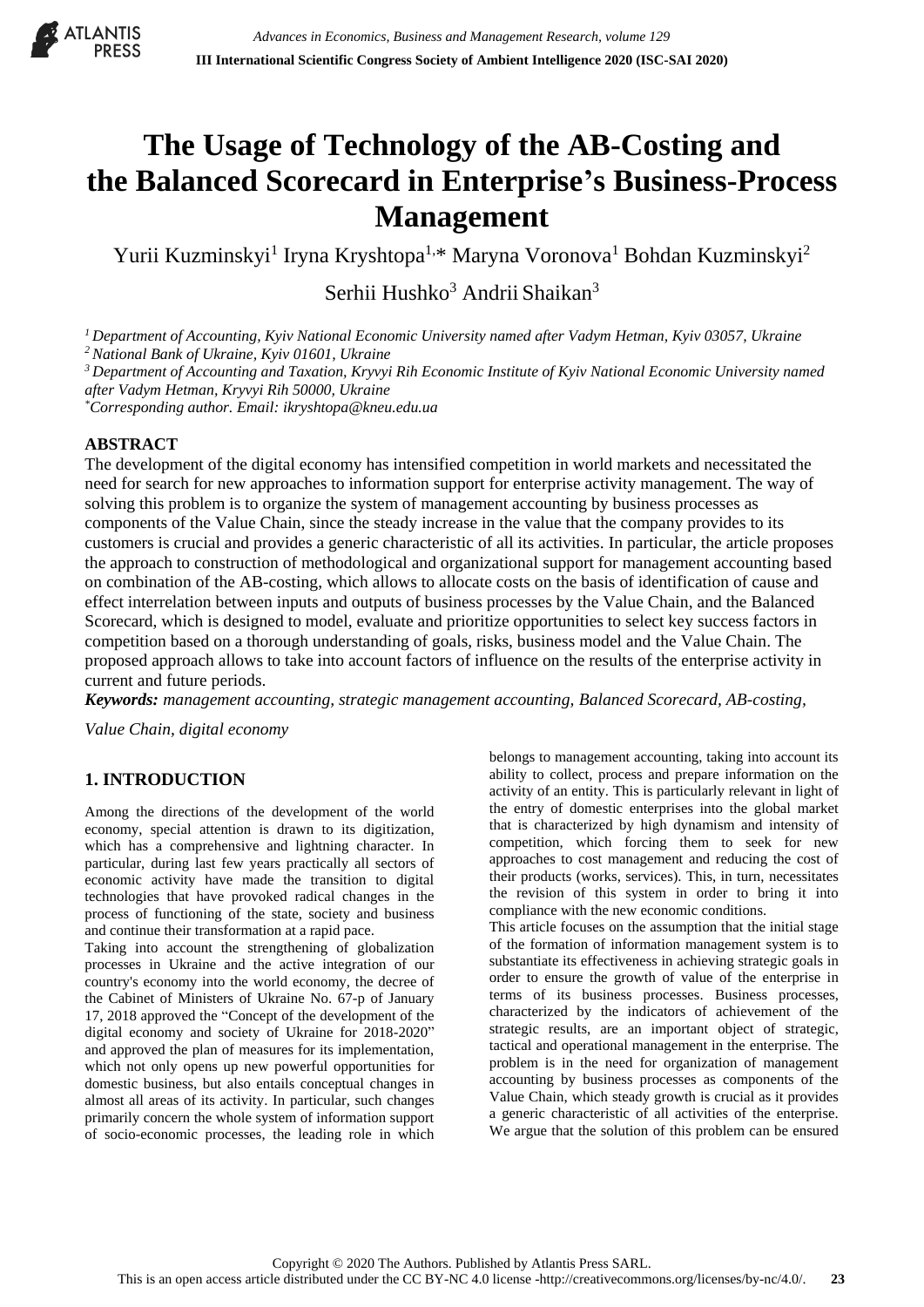

by the proper construction of methodological and organizational management accounting based on the combination of the AB-costing and the Balanced Scorecard as an information source for business processes management in the enterprise.

## *1.1. Related Work*

According to the logic of the research, we divided the existed work into three categories.

#### *1.1.1. The AB-costing*

The AB-costing method or the method of accounting and calculation of costs by process and functional approach was developed by American scholars R. Cooper and R. Kaplan in late 80's. Since then, this method has become widespread in Western countries. However, Ukrainian enterprises started to use it only at the end of 90's. The AB-costing method is also known as costing for business processes that are carried out by the enterprise in order to create value in the form of a particular products, works or services. This method was introduced for the first time in 1987 by R. Cooper and R. Kaplan in the paper "Accounting and management: prospects of research" [1, p. 204-228]. The forerunner of this method was the distribution system of sales costs, introduced in the USA in early 60's of XX century. According to this method, first of all one should group out the overhead costs by the components of business processes. After this, these costs are being allocated among the types of products (works, services) according to cost drivers (distribution bases) that quantitatively characterize the cause-effect between the process and the products, based on the need of the latter for corresponding activities (processes, operations).

The traditional system of calculation involves the approach according to which resources are being distributed either directly to products or at the expense of a conditional distribution base, which is not always correct. Prevailingly, traditional management accounting tools were used to allocate product costs according to accounting objects (calculation items, distribution bases, etc.) and were based on the concept of residual income and autonomy of the enterprise of 60-70s of the 20th century [2]. We must mention that these tools lack estimation of the value of capital for various stakeholders - investor, customer, employee, society; considering the process of creation the value along the Value Chain and the product life cycle; process-oriented and targeted approach to accounting and costing, as well as considering the factors of influence of the market environment.

#### *1.1.2. The Balanced Scorecard*

Gradually, the requirements of value-oriented management concerning identification of all possible factors that affect the growth of the value of the business has led to further search for effective tools for their identification and evaluation. In the previous years it was caused only by financial (material) factors (costs, income and financial results). Then one started to include in above-mentioned factors also non-financial (intangible, non-monetary) factors, which identification and evaluation in the capacity of certain indicators remains relevant nowadays.

P. Horvath [5, p. 197] notes in his work that non-financial (intangible, non-monetary) factors affect the value of the capital before financial (material, monetary) ones. Their active management provides steady growth of the value.

According to P. Horvath, groups of nonfinancial factors include image, qualification, quality, motivation. In turn, groups of financial factors include optimization of usage of assets, investment in business expansion and pricing. These factors were named "key success factors in competition" or "potentials of success" [5, p. 197].

Thus, the need for a comprehensive assessment of all the factors influencing the growth of business by the Value Chain, both financial (tangible) and non-financial (intangible) in their consistent interrelation, has led in early 90's of the XX century to the appearance of management accounting concepts known as balanced cards (accounts) or strategic cards. Among them the Balanced Scorecard by D. Norton and R. Kaplan is the most adapted one to strategic management needs. It considers nonfinancial (intangible, non-monetary) factors of creation value of business in organic combination with material factors, which shows how the adopted strategic goals affect the creation of the value of the enterprise.

Thus, the Balanced Scorecard is the system of strategic indicators that are grouped into four perspectives (namely, Finance, Customers, Internal Business Processes, Learning and Growth) and reflects realization of the strategic goals of the enterprise, which are the result of identification of key success factors in competition or "potentials of success" in the Value Chain [6, p. 18-36].

### *1.1.3. The Value Chain*

The Value Chain is a sequence of different processes (types of activity, operations, functions) that form the value for consumers (customers). It was investigated for the first time by M. Porter in 1985 [3, p. 47].

Thus, according to M. Porter, the Value Chain was created from the point of view of the main and auxiliary activities of the enterprise and includes: design, production, market research, delivery of goods and after-sales service [4, p. 47].

Later, M. Porter's Value Chain was modified by D. Norton and R. Kaplan in terms of interconnected internal business processes that create value for customers.

Thus, the Value Chain in early works by R. Kaplan and D. Norton is considered as internal business processes that create and provide value propositions to customers and include: innovation process, operational process and postsales service process [7, 8].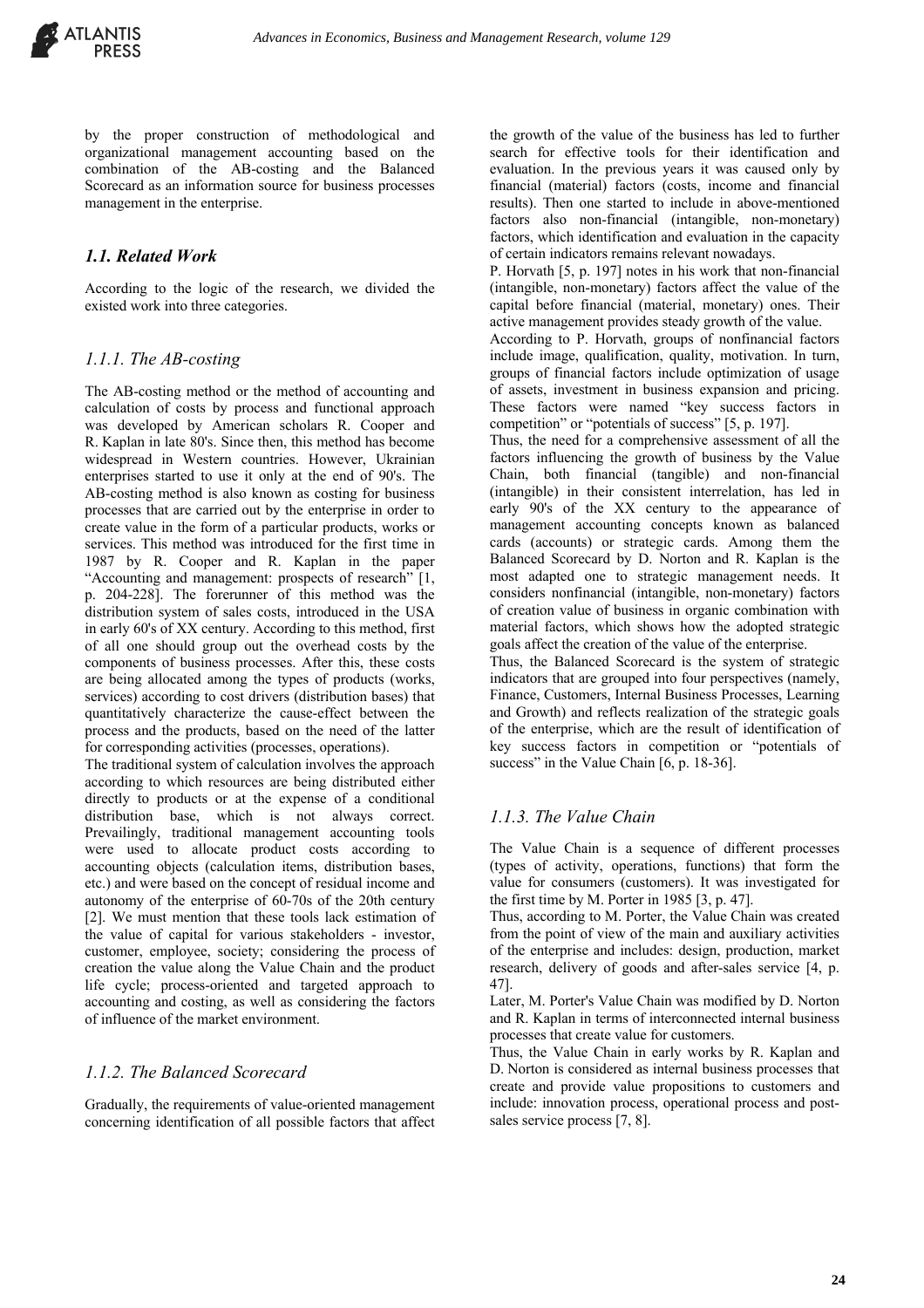The operational process consists of elements of supply, production and sales.

The Post-sales Service business process consists of servicing customers and guaranteeing environmental protection requirements [8, p. 78].

In later works, the Post-sales Service business process has been expanded. It has changed its tasks. Instead, one has created a separate business process Customer Management (Consumer Relations). It also partly took over the functions of the process Sales from the Operational business process as it narrowed the content of this business process to the distribution of the finished product among customers [6].

Also, the Value Chain was supplemented by Legislative (Regulatory) and Social business processes. Innovation business process was supplemented by research projects and developments portfolio management (project portfolio).

In addition, considering that the Operational business process is the main one in creating value, it was supplemented by the process Risk management [6].

#### *1.2. Our Contribution*

This paper presents the approach to improving the information support for the management system of the enterprise that operates in conditions of digital economy.

Our contribution includes substantiation the need for organization of management accounting by business processes as an integral part of the Value Chain and the proposal to achieve this by means of combination of the AB-costing and the Balanced Scorecard.

In particular, the use of the AB-costing provides more accurate identification of the cost of production and the value of each internal business process as the part of the Value Chain, in order to figure out the factors that influence the value growth of the business. In turn, the business process cost, identified by means of the ABcosting, enables the use of the Balanced Scorecard technology in order to determine the effectiveness of internal business processes along the Value Chain according to indicators of achievement of strategic results. The feasibility of applying the approach proposed in this paper was proved on the example of sales business processes.

### *1.3. Paper Structure*

The rest of the paper is organized as follows. Section 2 introduces the preliminaries used in this paper which include information concerning the АВ-costing, the Balanced Scorecard and their interrelation with the Value Chain cost management.

Section 3 presents information concerning the usage of technology of the AB-costing and the Balanced Scorecard in enterprise`s business-process management.

Finally, Section 4 concludes the paper and presents direction for future research.

## **2. INTERRELATION OF THE AB-COSTING AND THE BALANCED SCORECARD WITH THE VALUE CHAIN**

The usage of the AB-costing allows both more accurate determination of the cost of production, which is important in the context of increasing competition, and diversify costs in terms of processes that create it, thereby managing costs according to the Value Chain.

Thus, in the process of functional management, the targeted influence on certain material factors of value creation is done. It allows to increase the value of individual types of business and of the enterprise as a whole.

The material factors, influencing the creation of value, traditionally include the enterprise`s costs, in relation to which the influence of instruments of traditional (operational) management accounting has been done, aimed at the production sphere and assessment of its effectiveness.

Therefore, the AB-costing method is actively used for more accurate determination both the cost of the product (work, services) and the value of individual business processes that create the value of business in the context of the Value Chain in order to manage the latter in efficient way. And hence, this method is quite rightly related to the system of value-oriented strategic management accounting.

In this context it is necessary to emphasize that all material factors, known as financial and monetary ones, are the result of traditional (financial and management) accounting of domestic model both in monetary and in natural estimation.

Therefore, the possibility of using the AB-costing in the process of creation of the value of business is entirely possible for determination of both the cost of production (through the allocation of overhead production costs) and the determination of full value of the product (by allocation of sales and administrative overhead costs). As well as the value of each internal business process as a component of the Value Chain in order to identify those factors that affect the growth of the value of the business.

The Balanced Scorecard also uses the Value Chain, which includes internal business processes as its structural components.

Thus, according to the Balanced Scorecard, in order to assess the creation of value of the enterprise along the Value Chain, one should identify the following internal business processes:

- Innovative,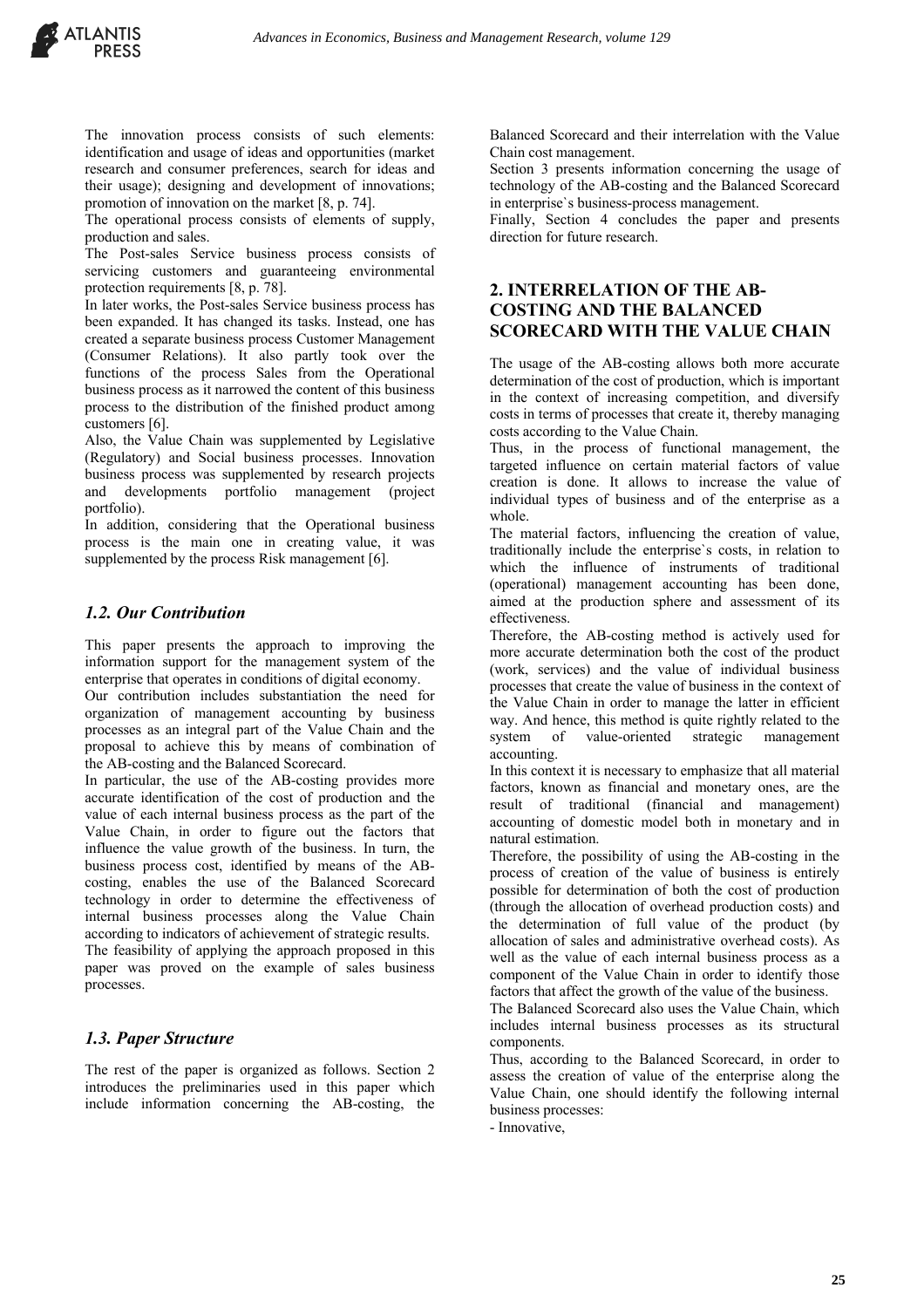

- Operational,
- Customer Management (Consumer Relations),
- Social and Legislative (Regulatory).

These internal business-processes are the main ones, as they create value. All other business processes are auxiliary (both those that ensure the functioning of the enterprise and those that constitute the processes of managing its activities (which according to the current methodology of national accounting belong to administrative costs)), and do not create value of business directly, but contribute to its creation.

# **3. TECHNOLOGY OF THE AB-COSTING AND THE BALANCED SCORECARD IN ENTERPRISE`S BUSINESS-PROCESS MANAGEMENT**

According to the AB-costing method, costs as material (financial, monetary) factors of value creation depend on different factors and are the result of different cause-effect relationship of resource consumption along the Value Chain.

This implies the expediency of considering costs in the context of 4 types of operations according to the way of their participation in the process of manufacturing product, where objects of costing are product, batch, order, enterprise. Namely, a single operation or participation in the output of a product unit - the object of costing is the product. Batch operation or participation in the production of a batch of products - the object of costing is the batch. Group operation or participation in the production and (or) implementation of the kit of products - the object of costing is the order. General operation or participation in the production of the entire product line - the object of costing is the enterprise.

We propose to include next issues in the specified above types of operations by the objects of costing: for the Operational business processes (Supply, Production and Distribution of Finished Products Among Customers) - the product and the product batch; for business processes Customer Management - ordering; for the Innovation business process and the Social and Legislative (Regulatory) business process - Enterprise.

The first two groups of processes (operations) correlate with costs that can be allocated from business processes to a particular product sequentially through the drivers (distribution bases). Costs for general activity cannot be accurately allocated to the product, and therefore in case of necessity they are allocated by means of the developed algorithms in accordance with adequate quantitative measures.

Thus, overhead costs per unit output are allocated from a particular business process through the system of drivers (distribution bases). For example, the driver of the batch operation (participation in the production of a batch of products - the object of costing is a batch) - is the number of transportation (for the Supply business processes). The number of adjustments and the number of product quality

checks (for the Production business-process). The quantity of storage time of finished products in stock and quantity of deliveries to buyer (for such business process as Distribution of Finished Products Among Customers).

According to the Balanced Scorecard, one considers elements of value as strategic indicators of financial and non-financial nature in correlation of four perspectives - Finance, Learning and Growth, Customers and Internal Business Processes.

It is generally acknowledged that the Balanced Scorecard consists mainly of financial indicators of value creation (strategic performance indicators), which are disclosed for each component of the internal business process (the Value Chain) in terms of Finance, Customers and Internal Business Processes perspectives. The Learning and Growth perspective discloses only non-financial indicators of value creation (strategic indicators for results achievement). Customers perspective discloses financial and non-financial indicators at the same time.

The availability of financial indicators according to the components of internal business processes (the Value Chain) of the Balanced Scorecard allows to use it in combination with the system of cost accounting and calculation by the type of activity (AB-Costing).

Such economists as R. Cooper and R. Kaplan [9, 10] described the interaction between these two systems. They noted that cost management systems (namely, ABcosting), by the Value Chain, were integrated with the systems of strategic indicators of effectiveness of financial and non-financial character (in particular with the Balanced Scorecard), transforming the last ones into the system of the strategic management accounting.

Thus, the Balanced Scorecard is adapted to modelling, evaluation and prioritization of opportunities of selection of key success factors in competition (success potentials) based on the detailed understanding of goals, risks, business model and the Value Chain (internal business processes) by means of building of the balanced system of financial and non-financial indicators.

АВ-costing allows one to allocate costs basing on identification of the cause-and-effect correlation between inputs and outputs of business processes by the Value Chain. That is, by financial indicators according to internal business processes.

Thus, the AB-costing is the best system for the selection of financial strategic indicators in the capacity of success factors in competition (potentials of success) according to the Balanced Scorecard among the set of current cost indicators, which were obtained on the basis of accounting and costing systems in the context of the Value Chain (internal business processes).

That is why, the usage of the AB-costing method in terms of identifying the components of internal business processes as the Value Chain (where the business process is considered as a series of interrelated and interdependent processes that are connected through the exchange of their output results) is important.

It is a well-known fact that according to functional basis, costs are divided into production and non-production costs. If the costs can be directly allocated to the product,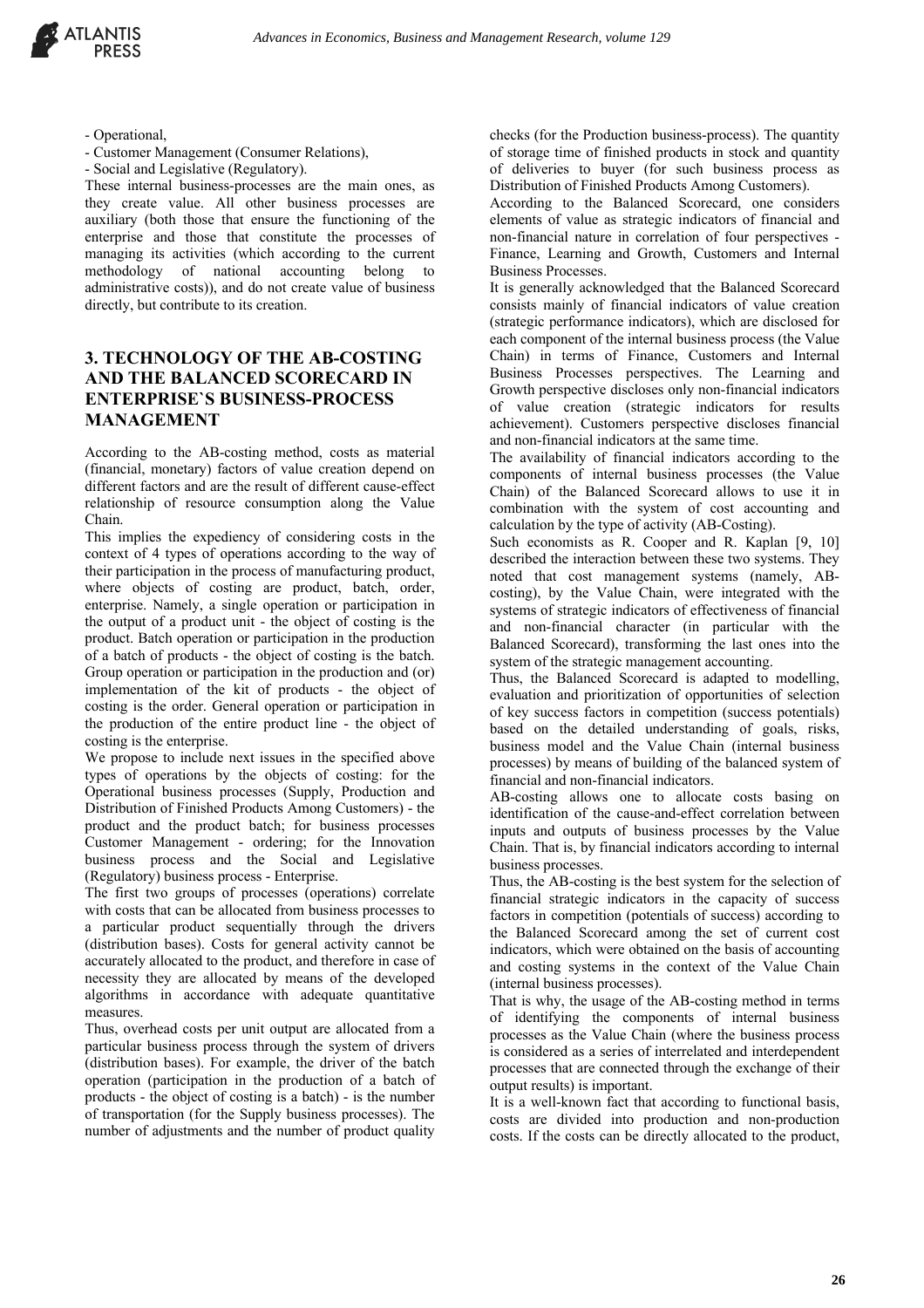then they are direct according to the National Accounting Standard 16 "Costs" [11].

Non-production costs include all other costs that do not directly participate in the production process but provide management and marketing of the finished product. Such costs include administrative and marketing expenses. These costs are indirect, non-productive and constant as they are independent of production over a period of time.

In case of presence of significant indirect costs and consumption of resources the associated cash outflow does not change in proportion to the volume of production. Considering this, inclusion of such costs in the cost of production (work, services) gives erroneous information that by means of managing the volume of production and product line one can control these costs.

According to the AB-costing, costs for the process are allocated to the product by means of measuring a factor, known as a distribution base, that reflects the amount of resources consumed by this process during the production of each product. Such a factor for overhead costs is the quantitative volume of the output (product) of a particular process they create or its measurer.

Thus, accounting and costing of the business process Customer Management and such element of the Operating business process as Distribution of Finished Products Among Customers (it is important to note that quantitative volume of output is its factor), should be performed in order to determine their internal and external consumer. For these business processes their customers are at the same time customers for the entire enterprise. In other cases, business process customers are internal customers from other business processes.

The output of each process is determined on the basis of the needs of the consuming business process. In case of the business process Customer Management, it is determined on the basis of the volume of sales in natural meter as opposed to the business processes Production and Distribution of Finished Products Among Customers as their result is the volume of manufactured products (in natural meter).

Ideally, the definitions of the output of these business processes are completely the same. But in fact, the volume of manufactured products is always greater than the volume of products sold.

That is why the distribution of costs for sale for business processes Customer Management must be done according to the volume of sales, unlike the business process Production and Distribution of Finished Products Among Customers where the distribution of indirect production costs (overheads) is done according to the volume of production. For this purpose, one must calculate the rate of the meter spent on the production volume or product sale by its types.

The meter is the quantitative volume of the output (product, productivity) of each component of the business process which serves as a factor (base) for the distribution of the resources (costs) consumed by it, or for the other business process or for the finished products.

Considering that the business process Production - is the most investigated one in scientific and practical literature,

as well as its complete dependence on a specific type of technological process, we used the AB-costing method on the example of Sales business process. Namely, the business process Distribution of Finished Products Among Customers (the component of the Operational business process) in the context of the elements of storage of finished products and delivery of finished products; the business process Customer Management in the context of the elements of choice and winning the target customer, retaining and developing business with customers [6]. Cost accounting of these business processes is done as sales costs according to the national accounting system.

The business process Distribution of Finished Products Among Customers, in the context of the elements of storage of finished products and delivery of finished products (which were defined by the authors of the Balanced Scorecard), we specified by the next operations: saving finished products, obtaining sales orders, delivery to customers (obtaining permits, contracting for transportation, insurance, etc.), registration of shipping and payment documents.

The business process Customer Management, in the context of the elements of choice and winning of the target customer, we specified by the next operations - product advertising, customer search, contracting (preparation, evaluation, signing); retaining and development of business with customers we specified by the next operations - encouraging of distributors and wholesalers, driving sales and promoting products.

The general model and cost allocation algorithm for the determination of cost of these business processes and allocating these costs to the cost of production consists of the following steps.

At the first stage we group the costs that are recorded in the account 93 "Sales costs" [12] according to items that can be attributed directly to each element of these business processes by operations for the determination of their value: wages, social insurance, costs for materials, costs for telephone calls and subscription fees, costs for processing information on electronic media, depreciation of equipment, furniture etc., depreciation of premises, maintenance costs for equipment, furniture and premises.

At the second stage, we analyze what employees are doing and choose the operations that are involved in a particular process by which adequate allocation factors can be found. Such factors, as already noted, are best suited to measurers of the quantitative outputs of operations. Thus, measures of these operations are - contracts, acts, freight bills, etc. For example, the measure of the output of a contracting operation is the number of contracts concluded; transportation operations - freight bill.

At the third stage, one should define the workload in number of hours needed for the fulfillment of quantitative measures of outputs of each operation. It is done by means of determination of the average time for their execution and multiplying by the number of such measurer.

Determination of the workload of employees for performing the operations is done on the basis of testing and interviewing employees, photographing the working day, describing the operations that employees are engaged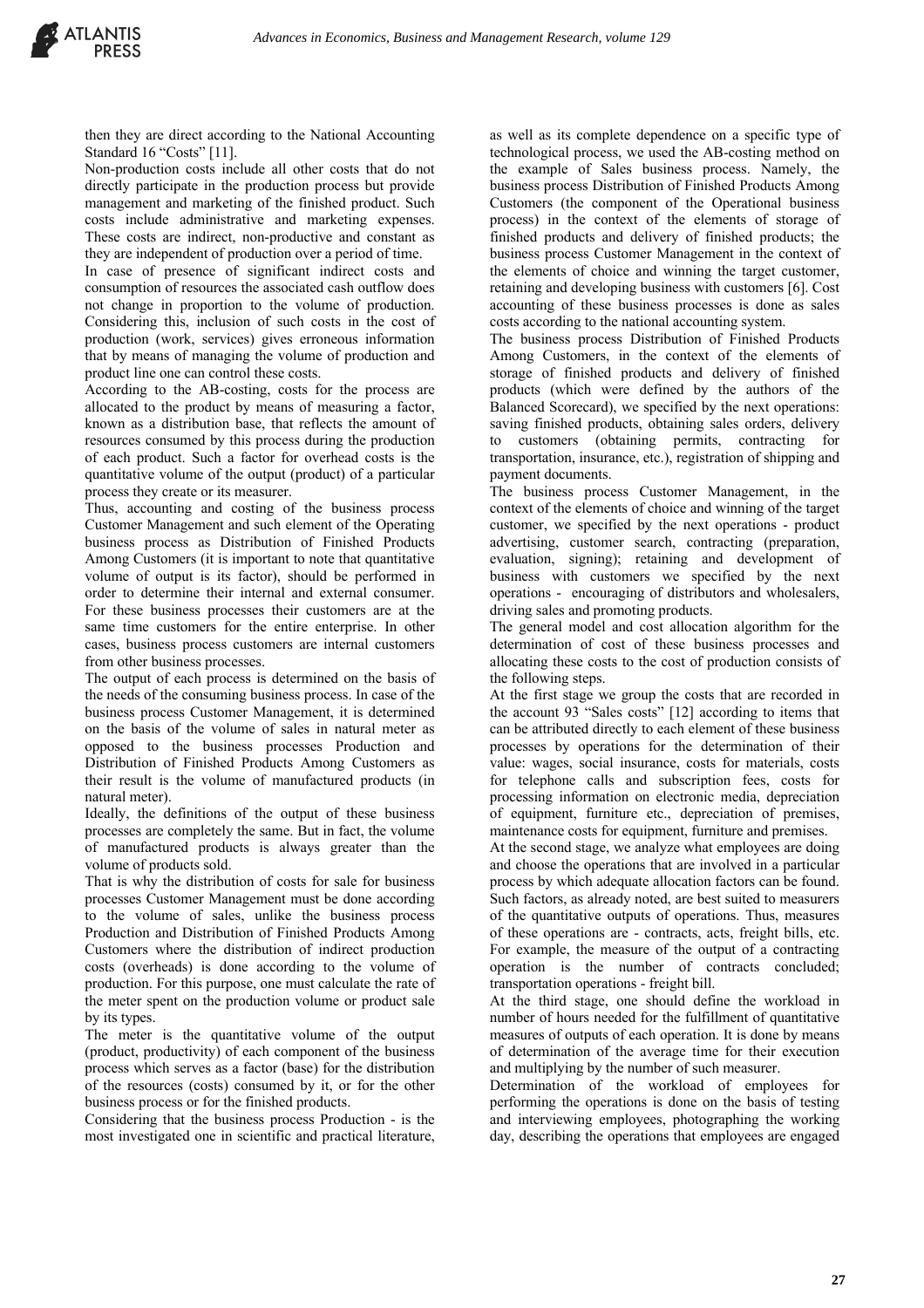in, determining the measure of the operation, its volume and time needed for their execution.

In order to establish the full-time equivalent of workers, the workload by operation must be divided by the average rate of hours of work over the actual period that is being calculated (thus, the annual rate of hours per employee is 2000 hours).

After determination of the workload for each process and the equivalent of the full-time according to the quantifier of the output (product), it is possible to allocate cost items for each operation.

At the fourth stage, the distribution of analytical groups of direct costs and allocated costs of other processes according to items for each operation of the certain process is carried out in order to determine their cost. Thus, the allocation of wage costs is done by the total amount of wages of employees of the same qualification (category of position) in accordance with their assigned operations. The allocation of wage costs and other costs has the distinction that is connected with the principle of "only workers of certain qualifications have the right to perform relevant operations". And all other costs (rent, maintenance costs for equipment and premises, material costs) do not depend on qualification of employees and are the same for processes grouped into one business process. They can be allocated on a proportional basis depending on the hours of fulfilment of quantitative volume of measurer of the output of the process.

At the fifth stage one can calculate the rate of the measurer for the allocation of costs for the quantitative volume of the output (product). That is, the cost items by each process and its operations are divided by the corresponding quantitative volume of the output (product). Such rate can be determined both by the aggregate of all cost items for their further allocation to products sold, and separately by each item of the process in order to control deviations.

At the sixth stage, one does the reallocation of cost of operations, processes that are common to that business processes which include them. Thus, the sum of costs by the elements of this operation is divided by the full employment equivalent of the entire business process, minus the full employment equivalent of this operation and multiplying the amount received by the full employment equivalent of each operation of this business process.

At the seventh stage one must determine the factors by which the processes of a given business process can be allocated by the number of products sold in the calculated period for the business process Customer Management and by the number of manufactured products for the business process Distribution of Finished Products Among Customers.

For this purpose, one selects such measurers of quantitative volume of output result of operations of certain business processes by which the allocation can be done. The last one is done according to the method of physical observation or establishing a causal connection between these operations and manufactured or sold products.

If it is not possible to establish such connection for individual operations by means of specified methods, the allocation is done by an acceptable connection, that is, by the most suitable quantitative indicator for this allocation.

It is desirable to determine such quantitative indicators depending on the intensity of costs of a certain nature, namely in case of:

- material consumption of operations - by the amount of consumed material resources;

- labor intensity (labor-output ratio) - by the number of hours worked;

- capital intensity (capital-output ratio) - by the number of hours of equipment operation and etc.

At the eighth stage, the costs for operations of a particular business process are allocated to the quantity of the manufactured or sold products by means of the established quantitative volume measures of the processes or the most appropriate indicators that were established for them.

It is clear that for each type of the business process, the allocation of their value to manufactured or sold products has different factors - the measures of the quantitative volume of outputs (products) of processes or the most appropriate quantitative indicators.

The cost of business processes that was determined this way, with the usage of the AB-costing allows to apply the technology of the Balanced Scorecard in order to determine the efficiency of internal business processes along the Value Chain according to indicators of achievement of strategic results. Namely, to determine the value of these business processes and to take full advantage of other accounting indicators in cost and natural estimation.

Thus, basing on the study of the works of the authors of the Balanced Scorecard, for the Sales business process - Distribution of Finished Products Among Customers (a component of the Operation business process) and Customer Management - we propose such strategic indicators in terms of next perspectives:

- Customers,
- Internal Business Processes,
- Learning and Growth (table 1) [6-8].

<sup>-</sup> Finance,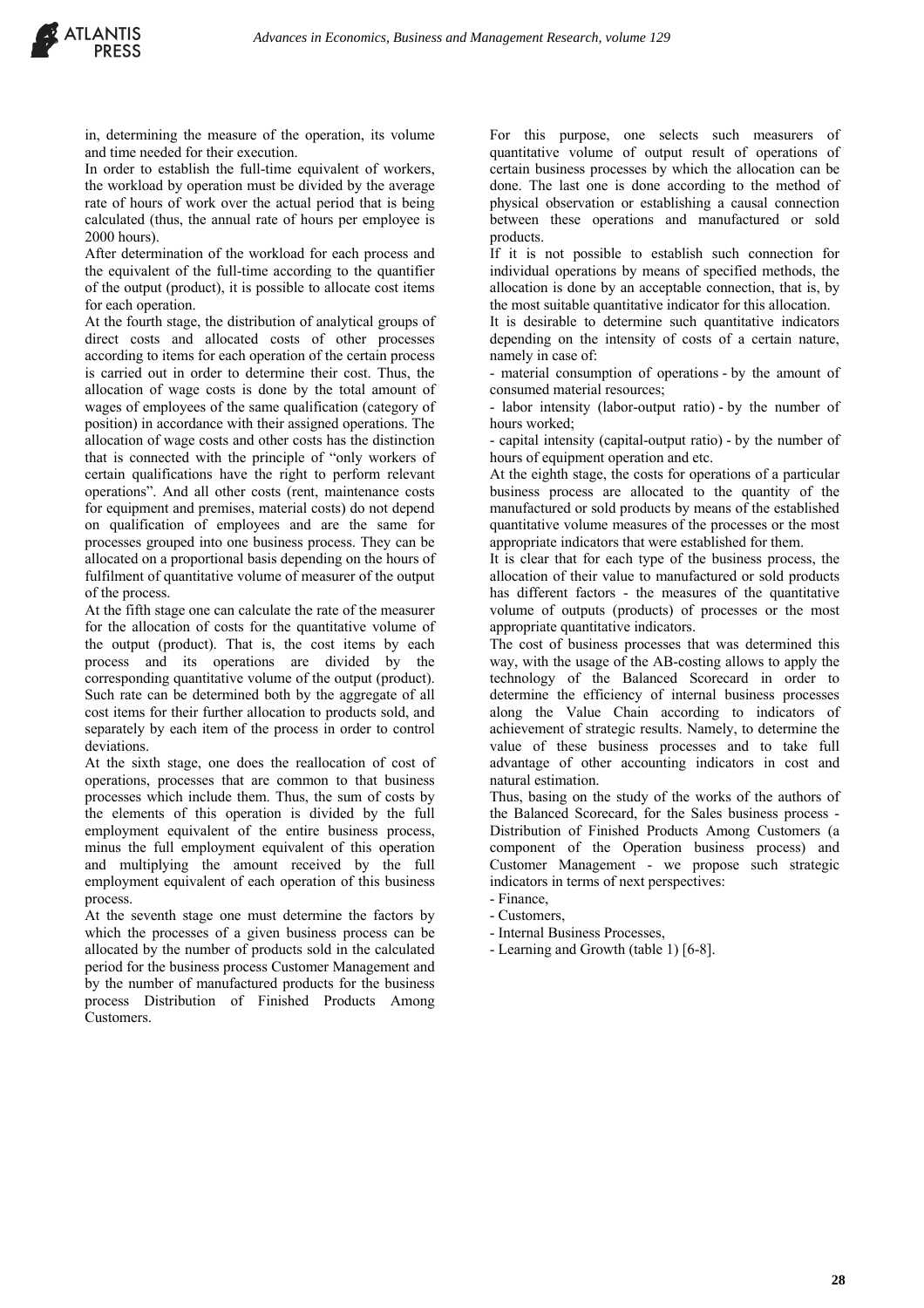

| Finance                                                                                                                                                                                                                                         | <b>Customers</b>                                                                                            | <b>Internal Business Processes</b>                                                                                                                                                                                            | <b>Learning and Growth</b>                                                                                                                                     |
|-------------------------------------------------------------------------------------------------------------------------------------------------------------------------------------------------------------------------------------------------|-------------------------------------------------------------------------------------------------------------|-------------------------------------------------------------------------------------------------------------------------------------------------------------------------------------------------------------------------------|----------------------------------------------------------------------------------------------------------------------------------------------------------------|
| <b>Operational business-processes</b>                                                                                                                                                                                                           |                                                                                                             |                                                                                                                                                                                                                               |                                                                                                                                                                |
| Element – Distribution of Finished Products Among Customers                                                                                                                                                                                     |                                                                                                             |                                                                                                                                                                                                                               |                                                                                                                                                                |
| The turnover rate,<br>Free cash flow,<br>The ratio of net discounted<br>income to investment,<br>% of intime payment,<br>Increase in share in the<br>customer's business,<br>Revenue from attracting new<br>customers,<br>Costs for the process | Competitive prices,<br>Cost price, Profitability,<br>% of Returns and<br>Complaints,<br>% on-time delivery, | Costs for storage,<br>Low-cost sales channels,<br>% on-time deliveries,<br>Number of complaints,<br>% of bad receivables,<br>% of outstanding orders                                                                          | % of employees trained in<br>quality management<br>techniques,<br>Number of highly qualified<br>employees,<br>% of offers accepted,<br>% of offer improvements |
| <b>Business-processes</b><br><b>Customer Management</b>                                                                                                                                                                                         |                                                                                                             |                                                                                                                                                                                                                               |                                                                                                                                                                |
| Revenue from new<br>customers,<br>Share of involvement in the<br>customer's business,<br>Customer's profitability,<br>% of non-profit customers,<br>Costs for process                                                                           | % of satisfied customers,<br>% of loyal customers,<br>% of business growth<br>due to recommendations        | Number of strategic customers,<br>Number of polls,<br>% of consumer market leaders,<br>Number of customers using<br>advertising,<br>Number of premium customers,<br>Level of service,<br>Number of products per 1<br>customer | Staff preparedness,<br>Key employees turnover,<br>Application of knowledge<br>management system,<br>% of personal goals                                        |

#### **Table 1 Typical strategic indicators in perspectives of the Balanced Scorecard**

#### **4. CONCLUSION**

Digitalization of the economy not just only opened up new opportunities for business, but also gave an impetus to increase of the global competition. This caused the need for conceptual changes in approaches to organization of management accounting as an important component of the information management system of the enterprise management, as critical importance belongs both to effective cost management in order to reduce the cost of production, and the ability to model, evaluate and prioritize opportunities for choosing key factors in competition based on a thorough understanding of goals, risks, business model and the Value Chain.

In order to solve this problem, we proposed the model of management accounting, which is based on the combined usage of technology of the AB-costing and the Balanced Scorecard in enterprise`s business-process management. The proposed approach allows to calculate the cost of the business processes and to determine the effectiveness of internal business processes by the Value Chain according to indicators of achievement of strategic results.

#### **REFERENCES**

[1] R. S. Kaplan, and W. J. Bruns, Accounting and Management: Field Study Perspectives. Boston, MA: Harvard Business School Press, 1987.

[2] R. Entoni, and J. Ris, Accounting: Situations and examples. М: Finance and statistics, 1996.

[3] М. Porter, Competition. М.: Williams, 2005.

[4] М. Porter, Competitive strategy. Competitive strategy: Methodology for the analysis of industries and competitors. М.: Alpina Publisher, 2011.

[5] P. Horvath, Controlling Concept: Management accounting. Reporting system. Budgeting. М.: Alpina Business Books, 2006.

[6] R. Kaplan, and D. Norton, Strategic cards. Transformation of intangible assets into tangible results. М.: Olimp–Biznes, 2005.

[7] R. Kaplan, and D. Norton, Strategy Oriented Organization. How organizations using the Balanced